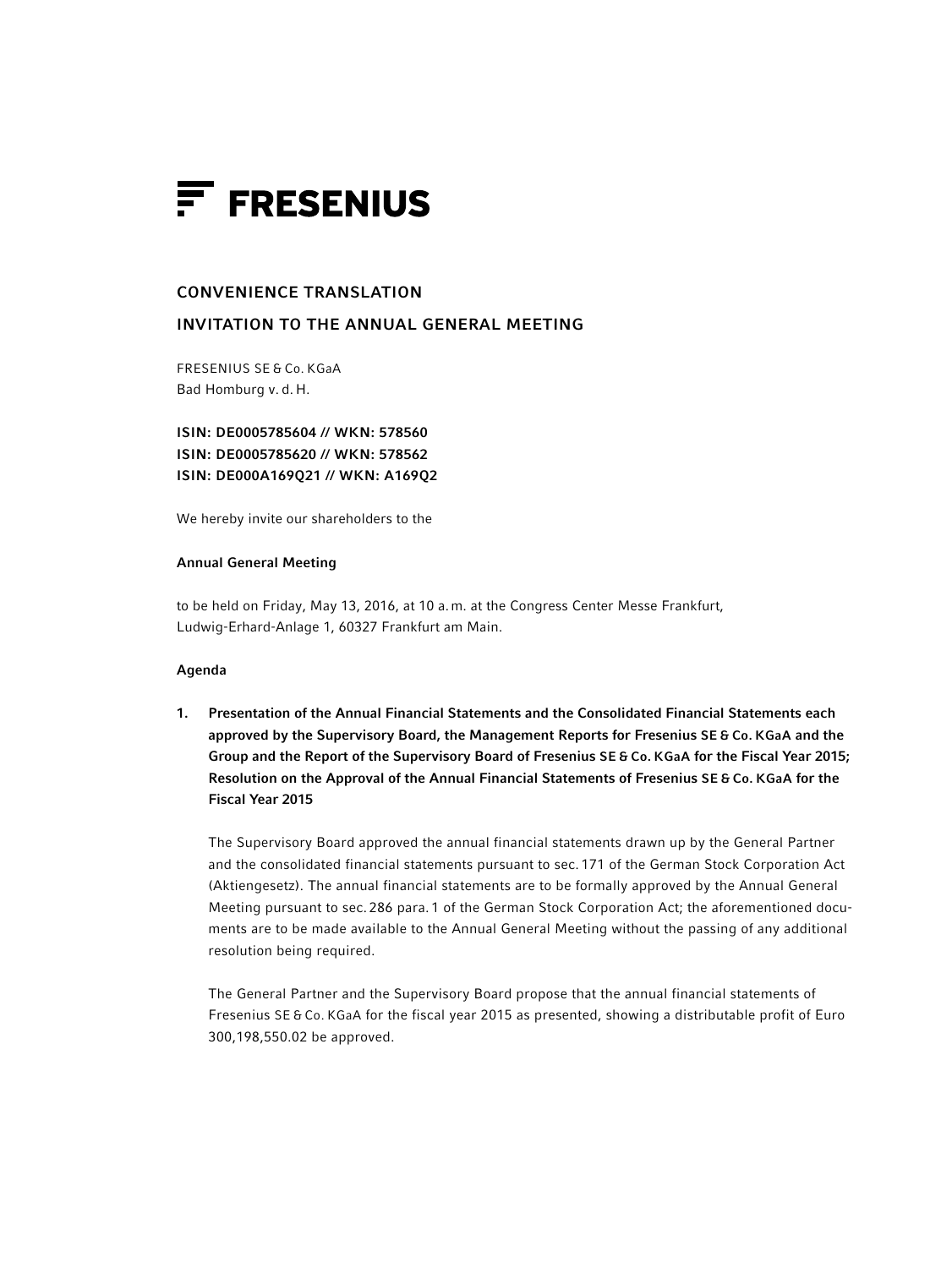# 2. Resolution on the Allocation of the Distributable Profit

The General Partner and the Supervisory Board propose to allocate the distributable profit of Fresenius SE & Co. KGaA in the amount of Euro 300,198,550.02, shown in the annual financial statements for the fiscal year 2015, as follows:

| Payment of a dividend of Euro 0.55 per share<br>on the 545,727,950 shares entitled to a dividend |      | Euro 300.150.372.50 |
|--------------------------------------------------------------------------------------------------|------|---------------------|
| The dividend is payable on May 16, 2016.                                                         |      |                     |
| Balance to be carried forward                                                                    | Euro | 48.177.52           |
|                                                                                                  |      | Euro 300,198,550.02 |

The number of shares entitled to a dividend rights may change prior to the General Meeting. In such cases, an appropriately adjusted proposal for the resolution on the allocation of the distributable profit shall be put to the General Meeting, based on an unchanged distribution of Euro 0.55 per share entitled to a dividend.

#### 3. Resolution on the Approval of the Actions of the General Partner for the Fiscal Year 2015

 The General Partner and the Supervisory Board propose to approve the actions of the General Partner for the fiscal year 2015.

# 4. Resolution on the Approval of the Actions of the Supervisory Board for the Fiscal Year 2015

 The General Partner and the Supervisory Board propose to approve the actions of the members of the Supervisory Board of the Company for the fiscal year 2015.

# 5. Election of the Auditor and Group Auditor for the Fiscal Year 2016 and of the Auditor for the potential Review of the Half-Yearly Financial Report for the first Half-Year of the Fiscal Year 2016 and other Financial Information

 Upon recommendation of its Audit Committee, the Supervisory Board proposes to elect KPMG AG Wirtschaftsprüfungsgesellschaft, Berlin, as the auditor and group auditor for the fiscal year 2016 and as the auditor for the potential review of the half-yearly financial report for the first half-year of the fiscal year 2016 and other financial information according to sec.37w para.7 German Securities Trading Act (WpHG), which are prepared before the Annual General Meeting 2017.

# 6. Election to the Supervisory Board

 Pursuant to secs. 95 and 96 of the German Stock Corporation Act, sec.22 in conjunction with secs. 24 and 25 of the Co-Determination of Employees in Cross-Border Mergers Act (MgVG) and Article 8 (1) and (2) of the Articles of Association, the Supervisory Board of Fresenius SE & Co. KGaA comprises six representatives each from the shareholders and the employees. Pursuant to sec.96 para.3 sent.1 of the German Stock Corporation Act, the Supervisory Board must contain at least 30 percent male and female members, whereby pursuant to sec.96 para.2 sent.2 in conjunction with sec.96 para.3 sent.2 of the German Stock Corporation Act, the minimum share is to be fulfilled by the Supervisory Board overall.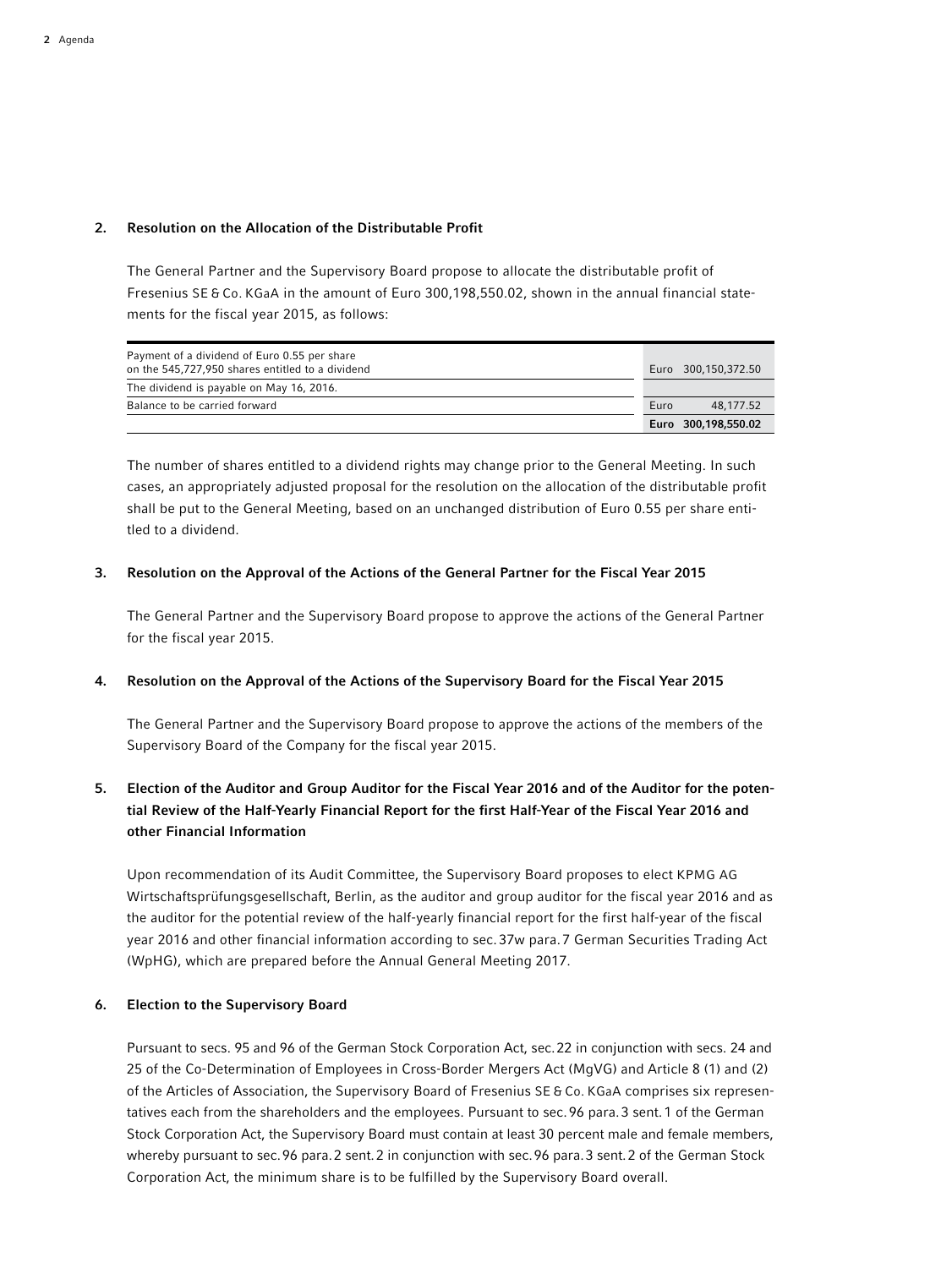The election of six shareholder representatives is necessary because, in accordance with Article 8 (3) of Articles of Association pursuant to resolution of the Annual General Meetings for 2010 and 2015, the period of office of the shareholder representatives ends upon the close of this year's Annual General Meeting.

 Upon the recommendation of the Nomination Committee, the Supervisory Board proposes that, with effect as of the end of this Annual General Meeting until the end of the Annual General Meeting which resolves on the ratification of the actions of the Supervisory Board for the fourth fiscal year after the term of office commenced, that the following individuals be elected to the Supervisory Board as shareholder representatives. The year in which the period of office commences shall not count.

a) Prof. Dr. med. D. Michael Albrecht, Medical director and spokesman of the Management Board of the Universitätsklinikum Carl Gustav Carus Dresden, resident in Dresden Prof. Dr. med. D. Michael Albrecht holds official posts on statutory supervisory boards or comparable domestic or international control bodies of the following companies:

 *Supervisory Board* GÖK Consulting AG Universitätsklinikum Aachen

b) Mr. Michael Diekmann, former Chairman of the Management Board of Allianz SE, resident in Munich

 Mr. Michael Diekmann holds official posts on statutory supervisory boards or comparable domestic or international control bodies of the following companies:

 *Supervisory Board* BASF SE (Deputy Chairman) Fresenius Management SE (since May 20, 2015) Linde AG (Deputy Chairman) Siemens AG

 *Board of Directors* Allianz Australia Ltd (Non-Executive Director)

c) Dr. Gerd Krick, former Chairman of the Management Board Fresenius AG, resident in Königstein Dr. Gerd Krick holds official posts on statutory supervisory boards or comparable domestic or international control bodies of the following companies:

 *Supervisory Board* Fresenius Management SE (Chairman) Fresenius Medical Care AG & Co. KGaA (Chairman) Fresenius Medical Care Management AG VAMED AG, Österreich (Chairman)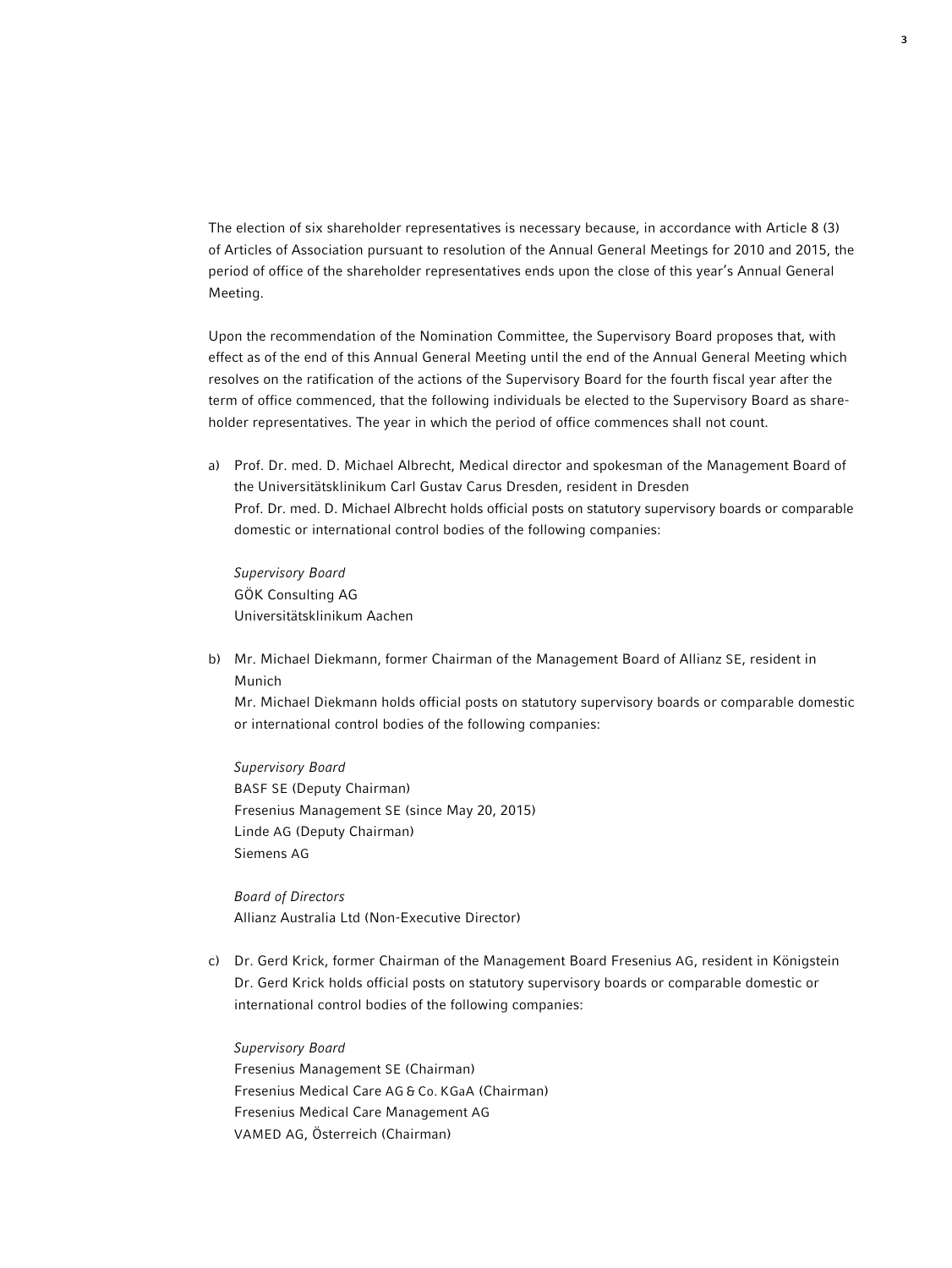d) Prof. Dr. med. Iris Löw-Friedrich, Chief Medical Officer and Executive Vice President, Head of Development and Medical Patient Value Practices of UCB S.A., Belgium, resident in Ratingen Prof. Dr. med. Iris Löw-Friedrich holds official posts on statutory supervisory boards or comparable domestic or international control bodies of the following companies:

 *Supervisory Board* Evotec AG

e) Mr. Klaus-Peter Müller, Chairman of the Supervisory Board of Commerzbank AG, resident in Bad Homburg v.d.H.

 Mr. Klaus-Peter Müller holds official posts on statutory supervisory boards or comparable domestic or international control bodies of the following companies:

 *Supervisory Board* Commerzbank AG (Chairman) Fresenius Management SE

 *Board of Directors* Parker Hannifin Corporation, USA

f) Ms. Hauke Stars, Member of the Management Board of Deutsche Börse AG, resident in Königstein Ms. Hauke Stars holds official posts on statutory supervisory boards or comparable domestic or international control bodies of the following companies:

 *Supervisory Board* Eurex Frankfurt AG GfK SE Klöckner&Co SE

 *Board of Directors* Eurex Zürich AG

 Ms. Hauke Stars has declared, that her official posts on the supervisory boards of GfK SE and Klöckner&Co SE will end in May 2016.

The Supervisory Board is of the opinion that there shall be no business or personal relations that are to be disclosed pursuant to sec.5.4.1 of the German Corporate Governance Code at the point in time of the General Meeting of Fresenius SE & Co. KGaA on May 13, 2016.

In the event that he is elected to the Supervisory Board, Dr. Gerd Krick has expressed his intention to stand for the post of Chairman. In the event that he is elected to the Supervisory Board, Mr. Michael Diekmann has expressed his intention to stand for the post of Deputy Chairman.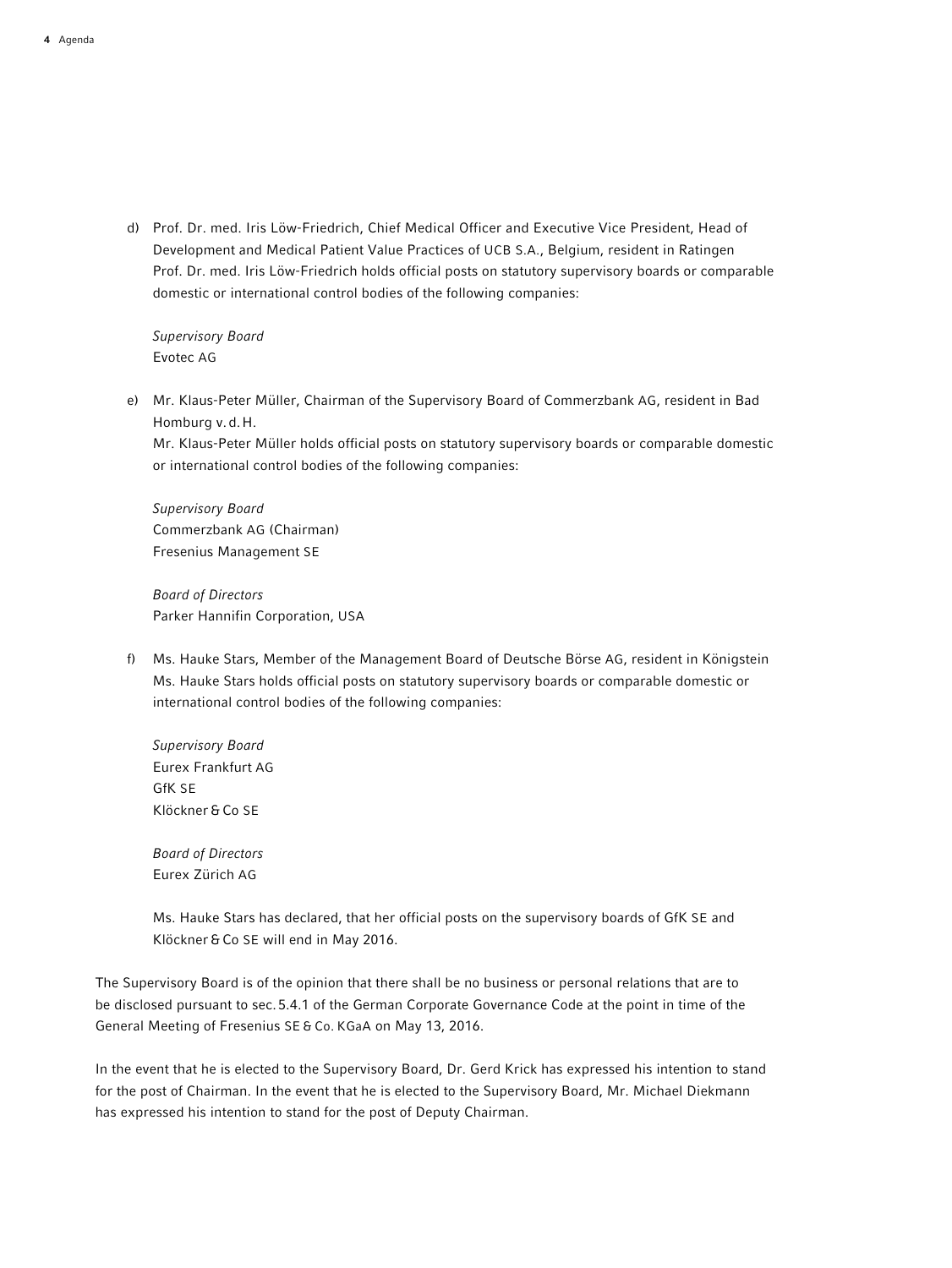The elections shall be held on an individual basis. Prof. Dr. med. Iris Löw-Friedrich and Frau Hauke Stars are proposed as new members. The remaining nominees are already members of the Supervisory Board and will be proposed for reappointment.

 Further information on the candidates can be found in the attachment "Other disclosures regarding agenda items 6 and 7" as well as on the Company's website at www.fresenius.de under Investors/ Annual General Meeting.

#### 7. Election to the Joint Committee

 Article 13a of the Articles of Association of the Company stipulates that the Company shall have a Joint Committee that will be made up of two members of the Supervisory Board appointed by the General Partner and two members of the Supervisory Board of the Company (Joint Committee).

 The election of two new members from the Supervisory Board of the Company is required because, in accordance with Article 13b (4) in conjunction with Article 8 (3) of the Articles of Association pursuant to resolution of the Annual General Meetings for 2011 and 2015, the term of office of the representatives from the Supervisory Board of the Company ends upon the close of this year's Annual General Meeting.

 Pursuant to Article 13b (4) and Article 8 (3) of the Articles of Association, the Supervisory Board proposes to elect to the Joint Committee

 Mr. Michael Diekmann, former Chairman of the Management Board of Allianz SE, resident in Munich and

Dr. Gerd Krick, former Chairman of the Management Board Fresenius AG, resident in Königstein

 with effect as of the end of this Annual General Meeting until the end of the Annual General Meeting which resolves on the ratification of the actions for the fourth fiscal year after the term of office commenced. The year in which the period of office commences shall not count.

 Further information on Mr. Michael Diekmann and Dr. Gerd Krick is set forth in agenda item 6 and in the attachment "Other disclosures regarding agenda items 6 and 7" as well as on the Company's website at www.fresenius.de under Investors /Annual General Meeting.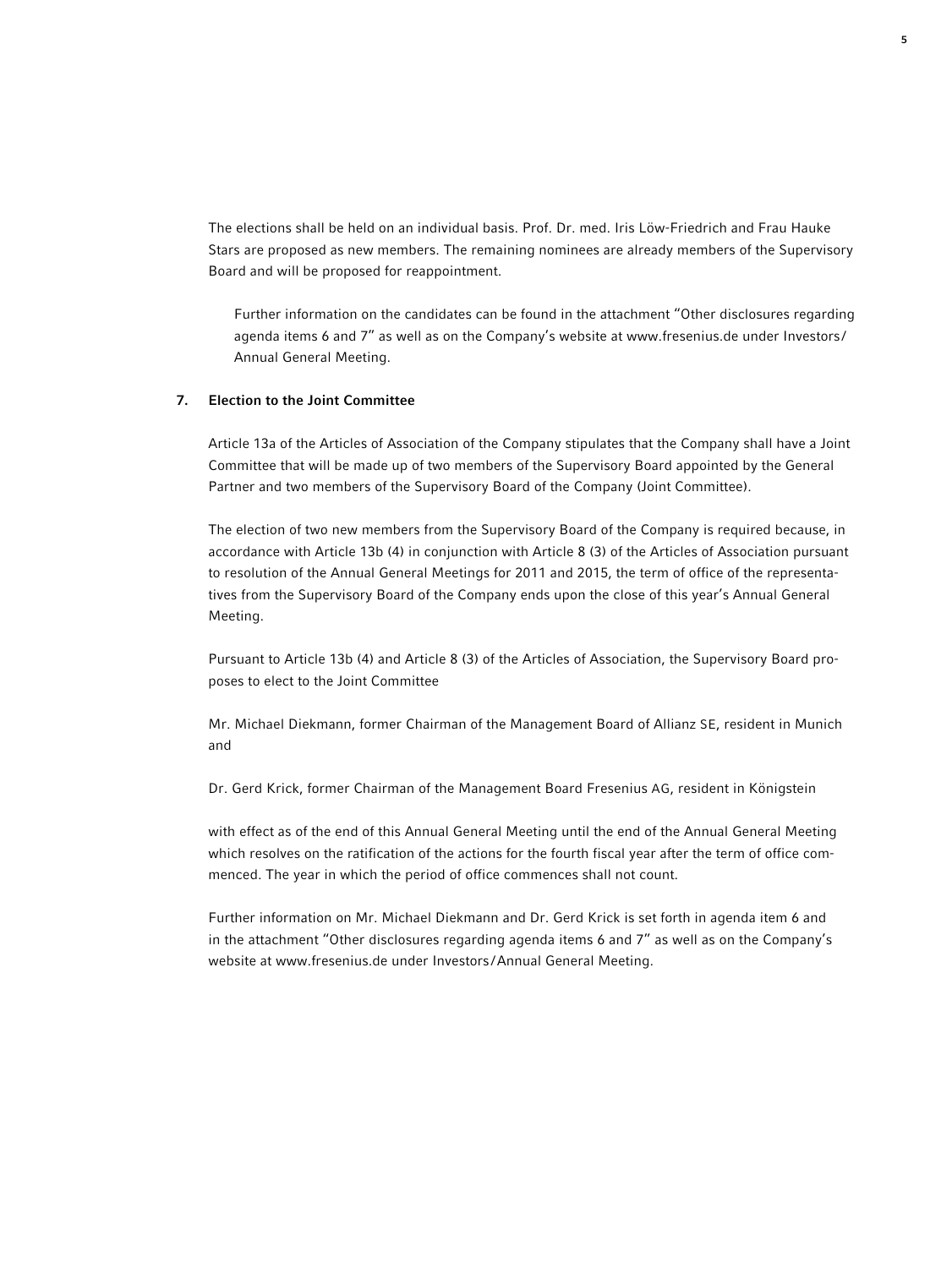#### Total Number of Shares and Voting Rights

At the time the Annual General Meeting is convened, 545,810,836 shares out of a total of 545,810,836 shares issued carry participation rights and voting rights.

#### Participation in the Annual General Meeting and Exercise of Voting Rights

Shareholders who wish to participate in the Annual General Meeting or to exercise their voting rights must register for the Annual General Meeting and prove their eligibility.

The registration and proof of eligibility must be received by the Company at

Fresenius SE & Co. KGaA c /o Deutsche Bank AG Securities Production General Meetings Postfach 20 01 07 60605 Frankfurt am Main

Fax no.: +49 (0) 69 / 12 012-86 045 E-mail: WP.HV@db-is.com

at least 6 days prior to the Annual General Meeting, i.e. no later than May 6, 2016, 24:00 hours CEST. For the purpose of proving eligibility, a special proof of share ownership issued by the custodian in writing (Textform) in the German or English language is sufficient. The proof of share ownership has to relate to the start of April 22, 2016, i.e. 0:00 hours CEST (record date). The shareholder or his authorized representative shall receive an admission ticket for the Annual General Meeting against submission of the proof of share ownership.

In relation to the Company, a shareholder will only be deemed a shareholder entitled to participate in the Meeting and to exercise voting rights if the shareholder has submitted the special proof of share ownership. The entitlement to participate in the Meeting and the scope of the voting rights are exclusively determined by the proven shares owned on the record date. The record date shall not result in a blocking period during which it is not allowed to sell shares. Even in the event of a full or partial sale of the shareholding following the record date, only the shares owned by the shareholder on the record date will be relevant for participation in the Meeting and the scope of the voting rights, i.e. a sale of shares, if any, after the record date will not affect entitlement to participate in the Meeting and the scope of the voting rights. This also applies mutatis mutandis if (additional) shares are purchased after the record date. Persons who do not own any shares on the record date, and become shareholders only after the record date, are not entitled to participate in the Meeting and to exercise voting rights. The record date does not constitute a relevant date with respect to the entitlement to dividends.

Each share grants one vote in the Annual General Meeting.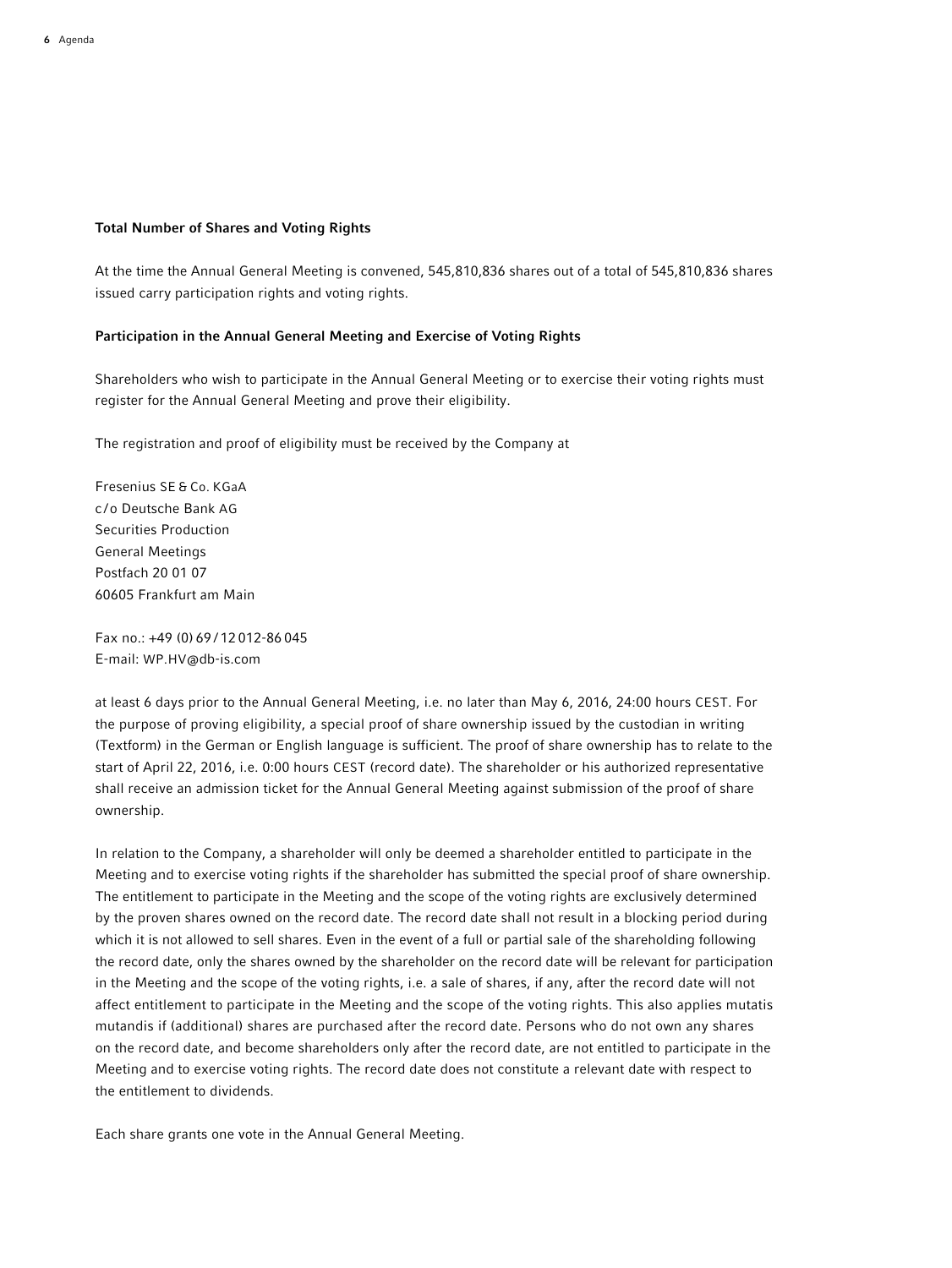#### Voting Procedure

### *Voting by proxies*

A shareholder may also instruct an authorized representative, e.g. the custodian bank, an association of shareholders or any other person of his choice, to exercise his voting right in the Annual General Meeting. A registration of the shareholder, including proof of share ownership, in due time in accordance with the aforesaid will also be necessary in case of a voting by proxy.

Pursuant to sec.134 para.3 in conjunction with sec.134 para.3 of the German Stock Corporation Act, the power of attorney must be granted and revoked, and the authorization evidenced, to the Company in writing (Textform) (sec.126b German Civil Code (Bürgerliches Gesetzbuch). Shareholders wishing to authorize a proxy should use the form of the power of attorney they will receive together with the admission ticket. The power of attorney respectively the evidence of the authorization must either be presented on the day of the Annual General Meeting or be sent to the Company at the following address:

Fresenius SE & Co. KGaA Investor Relations c /o Computershare Operations Center 80249 Munich Fax no.: +49 (0) 89 / 30 90 37-46 75 E-mail: FreseniusSE-HV2016@computershare.de

For organizational reasons, if the power of attorney or the proof of the power of attorney is submitted to the Company in advance at the postal address, fax number or e-mail address stated above, we request that this be done by 6 p.m. CEST on Wednesday, May 11, 2016.

Pursuant to Article 15 (4)(3) of the Articles of Association, it is determined that a power of attorney can be revoked by appearing in person at the Annual General Meeting.

If the power of attorney is granted to a credit institution or any other individual, association of shareholders or institution treated as equivalent to the aforesaid pursuant to sec.135 para.8 and para.10 in conjunction with sec.125 para.5 of the German Stock Corporation Act and sec.278 para.3 of the German Stock Corporation Act, in general, particularities are to be considered which are to be requested from the respective authorized proxy. Pursuant to sec.135 para.1 sent.2 of the German Stock Corporation Act, the power of attorney must be kept by the proxy in a verifiable form. Such power of attorney must be complete and may only contain declarations associated with the exercise of voting rights. Shareholders wishing to issue a proxy authorization to a credit institution, an association of shareholders or any other individual or institution treated as equivalent to the aforesaid are requested to reach agreement with the same on the form of the power of attorney.

#### *Voting by Company proxies*

In addition, in advance of the Annual General Meeting, the Company offers its shareholders the possibility of authorizing Company-nominated employees, who are bound by instructions given to them (weisungsgebun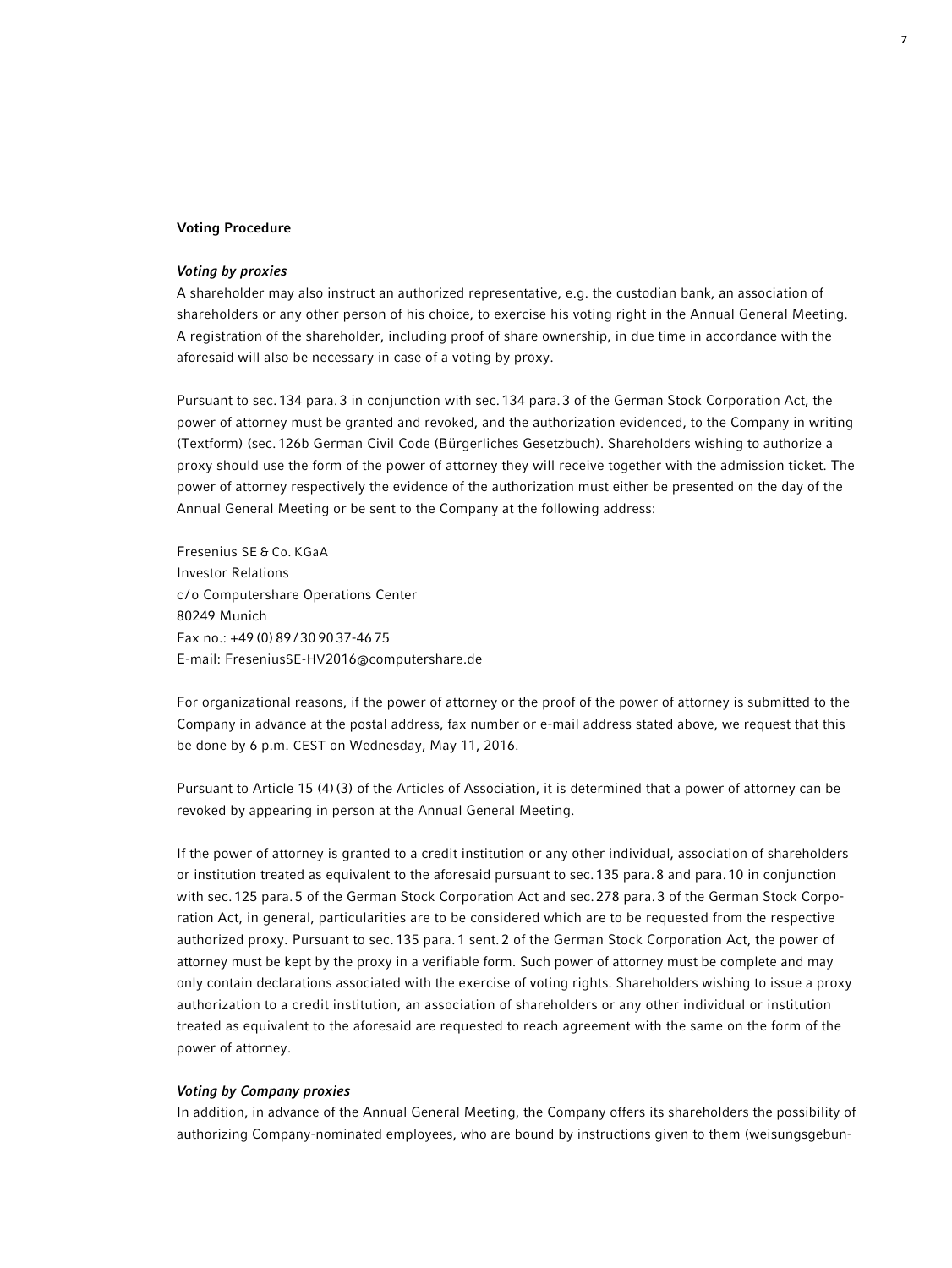dene Stimmrechtsvertreter), as proxies for the exercise of voting rights. Those shareholders who wish to grant a power of attorney to the proxies nominated by the Company also have to register for the Annual General Meeting and prove their eligibility as aforesaid. The power of attorney and the instructions to the proxies nominated by the Company shall be in writing (Textform) and must be granted by using the form the shareholders receive together with the admission ticket to the Annual General Meeting. The completed form may also be submitted to the Company prior to the Annual General Meeting at the following address:

Fresenius SE & Co. KGaA Investor Relations c /o Computershare Operations Center 80249 Munich Fax no.: +49 (0) 89 / 309037-4675 E-mail: FreseniusSE-HV2016@computershare.de

In this case, for organizational reasons, the form must be received by the Company by 6 p.m. CEST on Wednesday, May 11, 2016, at the postal address, fax number or e-mail address stated above. This does not affect the option of authorizing the Company-nominated proxies during the course of the Annual General Meeting.

The Company proxies are to vote in accordance with the instructions issued by the shareholders. If no instructions are issued, the power of attorney shall be invalid. Please note that the proxies are unable to accept any authority or instructions for exercising the right to speak and to ask questions, to submit motions or to file objections against shareholders' resolutions adopted at the Annual General Meeting and that proxies will always abstain from voting in respect of resolutions proposed by shareholders during the Annual General Meeting which have not been announced prior to the Annual General Meeting.

#### Shareholder Rights

# *Motions by shareholders to amend the agenda pursuant to sec.122 para.2 in conjunction with sec.278 para.4 of the German Stock Corporation Act*

Shareholders whose aggregate shareholding equals or exceeds 5% of the share capital or a pro-rata amount of Euro 500,000 may request that items be included in the agenda and published. Any such request must be made in writing to:

Fresenius SE & Co. KGaA Management Board of the General Partner Fresenius Management SE Attn. Dr. Jürgen Götz Else-Kröner-Strasse 1 61352 Bad Homburg v.d.H.

The request must be received by the Company at the above address at least 30 days prior to the Annual General Meeting, i.e. the request must be received by April 12, 2016, 24:00 hours CEST. Each new item must be substantiated or accompanied by a proposal for resolution.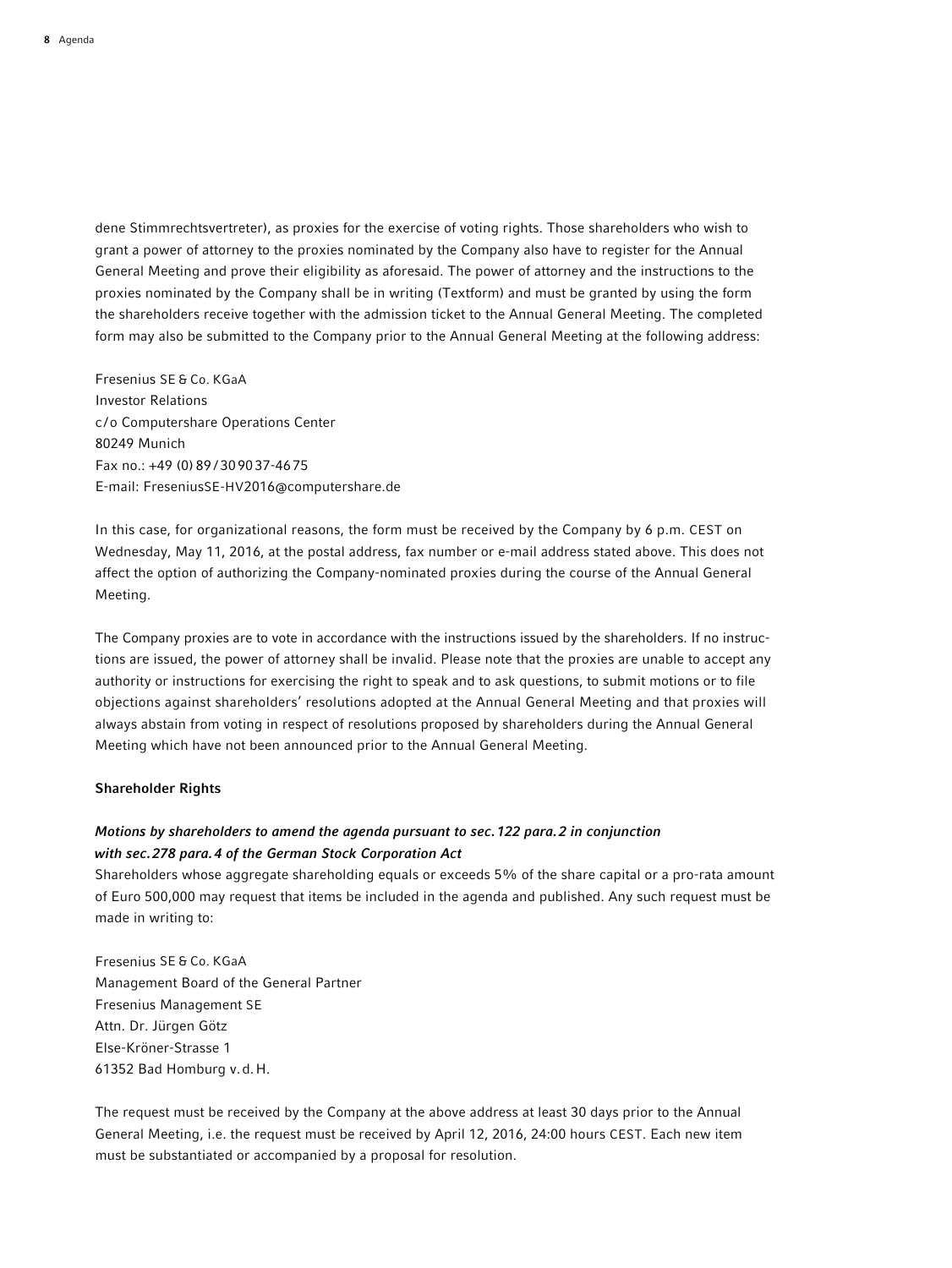# *Motions and election proposals by shareholders pursuant to secs. 126 para.1 and 127 of the German Stock Corporation Act in conjunction with sec.278 para.4 of the German Stock Corporation Act* Shareholders may submit motions on the individual items of the agenda (cf. sec.126 para.2 in conjunction with sec.278 para.3 of the German Stock Corporation Act); this shall also apply to proposals for the election of members of the Supervisory Board or of auditors (cf. sec.127 in conjunction with sec.278 para.3 of the German Stock Corporation Act).

Pursuant to sec.126 para.1 in conjunction with sec.278 para.3 of the German Stock Corporation Act, motions by shareholders, including the shareholder's name, a statement of grounds for the motion and any comments by the Management, if any, are to be made available to the relevant authorized persons listed in sec. 125 paras. 1 to 3 in conjunction with sec. 278 para. 3 of the German Stock Corporation Act (as for example shareholders, among others who so request) in accordance with the conditions set forth therein, provided that the shareholder has sent a counter motion opposed to a proposal of the General Partner and/ or the Supervisory Board in respect of a certain agenda item, including a statement of grounds for the counter motion, to the Company at the address set forth below, no later than 14 days prior to the Annual General Meeting, i.e. the counter motion must be received by April 28, 2016, 24:00 hours CEST. The aforementioned information must be made available via the Company's website. A counter motion need not be made available if one of the exceptions pursuant to sec.126 para.2 of the German Stock Corporation Act in conjunction with sec.278 para.4 of the German Stock Corporation Act applies. The statement of grounds need not be made available if it exceeds a total of 5,000 characters.

The right of each shareholder to make counter motions regarding the various agenda items during the Annual General Meeting without advance communication to the Company remains unaffected. Please note that any counter motions which have been sent to the Company in advance and in due time will only be considered in the Annual General Meeting if they are submitted orally during the Meeting.

No statement of grounds need be provided for election proposals made by shareholders pursuant to sec.127 in conjunction with sec.278 para.3 of the German Stock Corporation Act. Election proposals need not be made available by the General Partner if they do not contain the name, the exercised profession and the place of residence of the nominees and, in case of an election of members of the Supervisory Board, information on their membership in other supervisory boards, the constitution of which is required under existing law (cf. sec.127 sent.3 in conjunction with sec.124 para.3 sent.3 and sec.125 para.1 sent.5 of the German Stock Corporation Act in conjunction with sec.278 para.3 of the German Stock Corporation Act). Pursuant to sec.127 sent.1 in conjunction with sec.126 para.2 in conjunction with sec.278 para.3 of the German Stock Corporation Act, there are further circumstances under which election proposals do not need to be made available via the website. In all other respects, the requirements and provisions for making motions available apply mutatis mutandis.

Motions and election proposals by shareholders pursuant to secs. 126 para.1 and 127 of the German Stock Corporation Act in conjunction with sec.278 para.3 of the German Stock Corporation Act shall be sent exclusively to: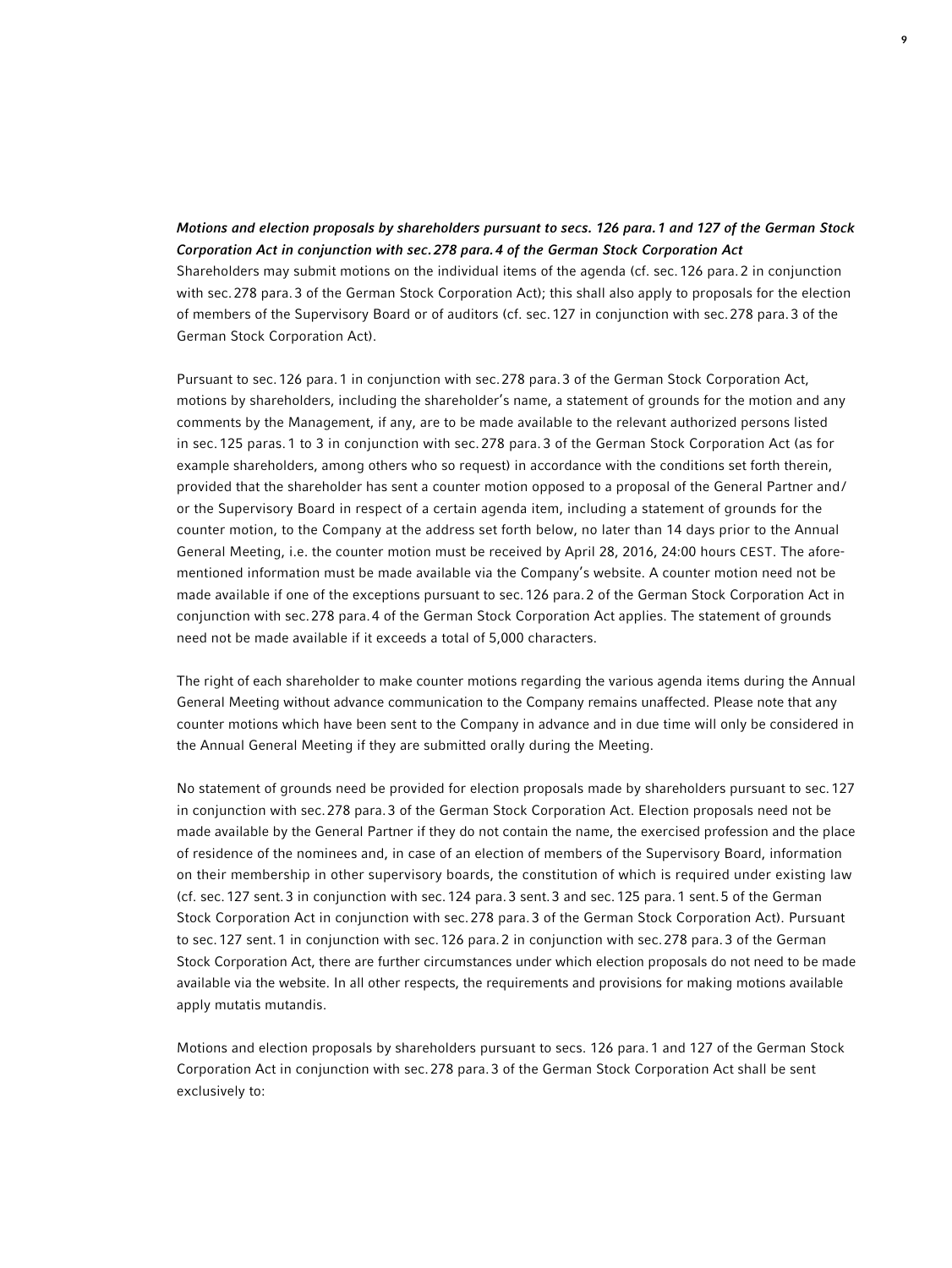Fresenius SE & Co. KGaA Investor Relations Else-Kröner-Strasse 1 61352 Bad Homburg v.d.H. Fax no.: +49 (0) 61 72 / 608-24 88 E-mail: ir-fre@fresenius.com

Any motions and election proposals of shareholders which are to be made available will be published in accordance with the aforesaid conditions on the Company's website at www.fresenius.com under Investors / Annual General Meeting. Comments of the management, if any, will also be published on that website.

# *Information right pursuant to sec.131 para.1 in conjunction with sec.278 para.3 of the German Stock Corporation Act.*

At the Annual General Meeting, the General Partner shall, upon request, provide each shareholder with information regarding the matters of the Company to the extent such information is necessary for a proper evaluation of the relevant item on the agenda (cf. sec.131 para.1 in conjunction with sec.278 para.3 of the German Stock Corporation Act). The General Partner's duty to provide information also extends to the Company's legal and business relationships with any affiliated company as well as to the situation of the Group and the companies included in the consolidated financial statements. Any request for information must, in principle, be submitted orally at the Annual General Meeting during the course of discussion.

The information shall comply with the principles of conscientious and accurate accountability. The General Partner may refuse to provide information under the conditions set forth in sec.131(3) in conjunction with sec.278 para.3 of the German Stock Corporation Act. Pursuant to Article 17(2) of the Articles of Association, the chairman of the Meeting may reasonably restrict the time granted to shareholders within the scope of their right to ask questions and to speak; in particular, he shall have the right to determine a reasonable time frame for the conduct of the Annual General Meeting, for individual agenda items, or for individual speakers either at the beginning or during the Annual General Meeting.

#### Annual General Meeting Documents

As of the day of publication of this invitation, the following documents will be available, together with this notice, for inspection by the shareholders at the offices of Fresenius SE & Co. KGaA (Else-Kröner-Strasse 1, 61352 Bad Homburg v.d.H.):

- ▶ Financial statements of Fresenius SE & Co. KGaA for the year ended December 31, 2015, approved by the Supervisory Board
- ▶ Management Report of Fresenius SE & Co. KGaA for the fiscal year 2015
- Consolidated financial statements of Fresenius SE & Co. KGaA in accordance with IFRS for the year ended December 31, 2015, approved by the Supervisory Board
- ▶ Consolidated Management Report of Fresenius SE & Co. KGaA in accordance with IFRS for the fiscal year 2015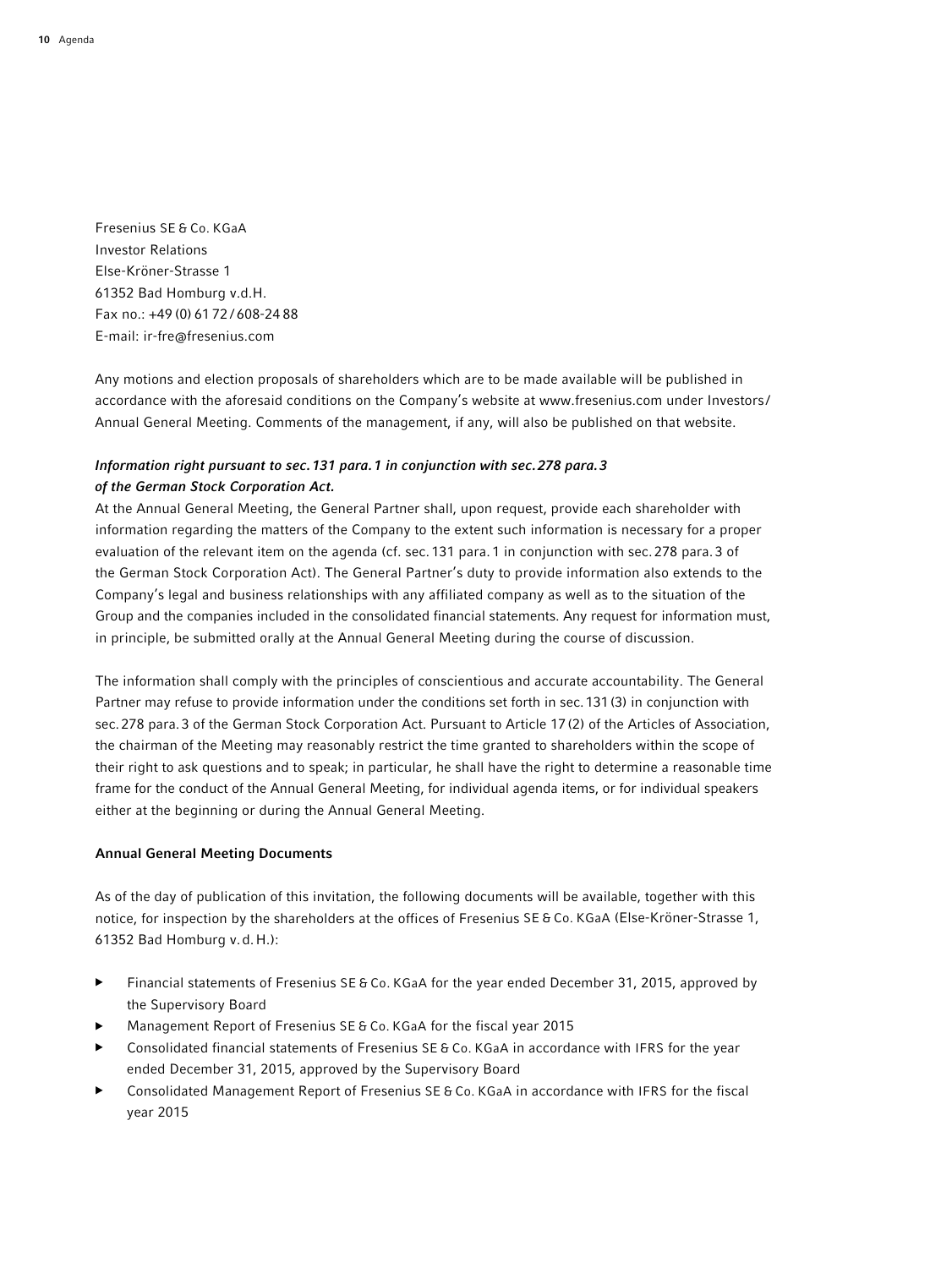- U.S. GAAP Annual Report 2015 of the Fresenius Group, including, amongst others, the report of the Supervisory Board, the corporate governance declaration and the remuneration report for the fiscal year 2015
- ▶ Proposal of the General Partner and the Supervisory Board on the allocation of the distributable profit for the fiscal year 2015 ended December 31, 2015
- Explanatory report of the General Partner relating to the disclosures provided in accordance with secs. 289 paras. 4, 315 para.4 of the German Commercial Code

The above documents will also be made available at the Annual General Meeting of the Company.

#### Publications on the Website

The information pursuant to sec.124a in conjunction with sec.278 para.3 of the German Stock Corporation Act regarding the Annual General Meeting (among other things, the invitation, documents to be made available, forms of proxy and for issuing instructions, applications by shareholders, if applicable) as well as further explanations concerning the rights of shareholders pursuant to sec.122 para.2 in conjunction with sec.278 para.3 of the German Stock Corporation Act, and pursuant to secs. 126 para.1, 127 and 131 para.1 of the German Stock Corporation Act in conjunction with §sec.278 para.3 of the German Stock Corporation Act, are made available to shareholders on the Company's website at www.fresenius.com under Investors / Annual General Meeting. It is intended to broadcast the speech of the Chairman of the Management Board in audio and video form on the Internet.

Bad Homburg v.d.H., March 2016

Fresenius SE & Co. KGaA

The General Partner Fresenius Management SE The Management Board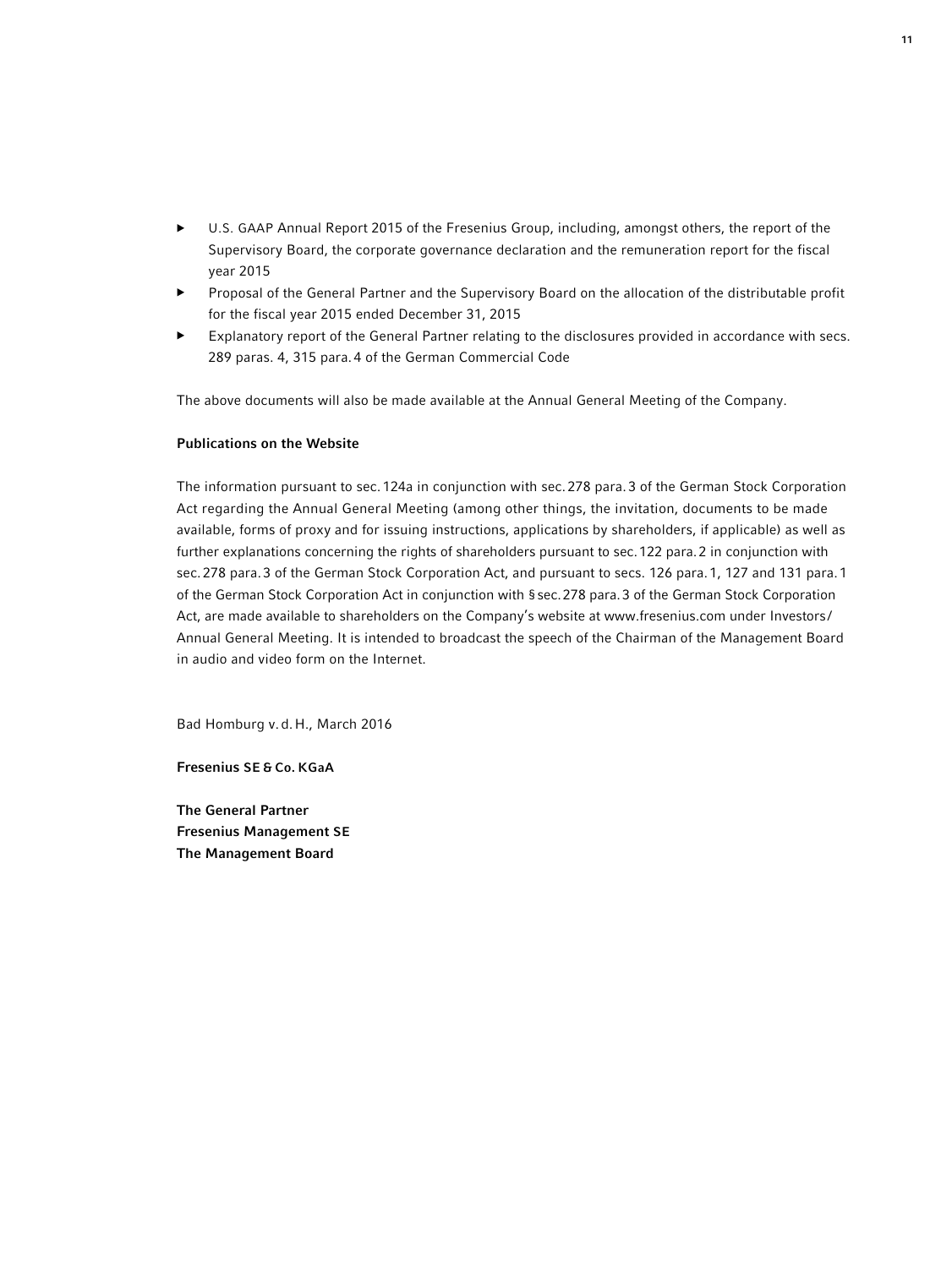Attachment "Other disclosures regarding agenda items 6 and 7"

DETAILED CVS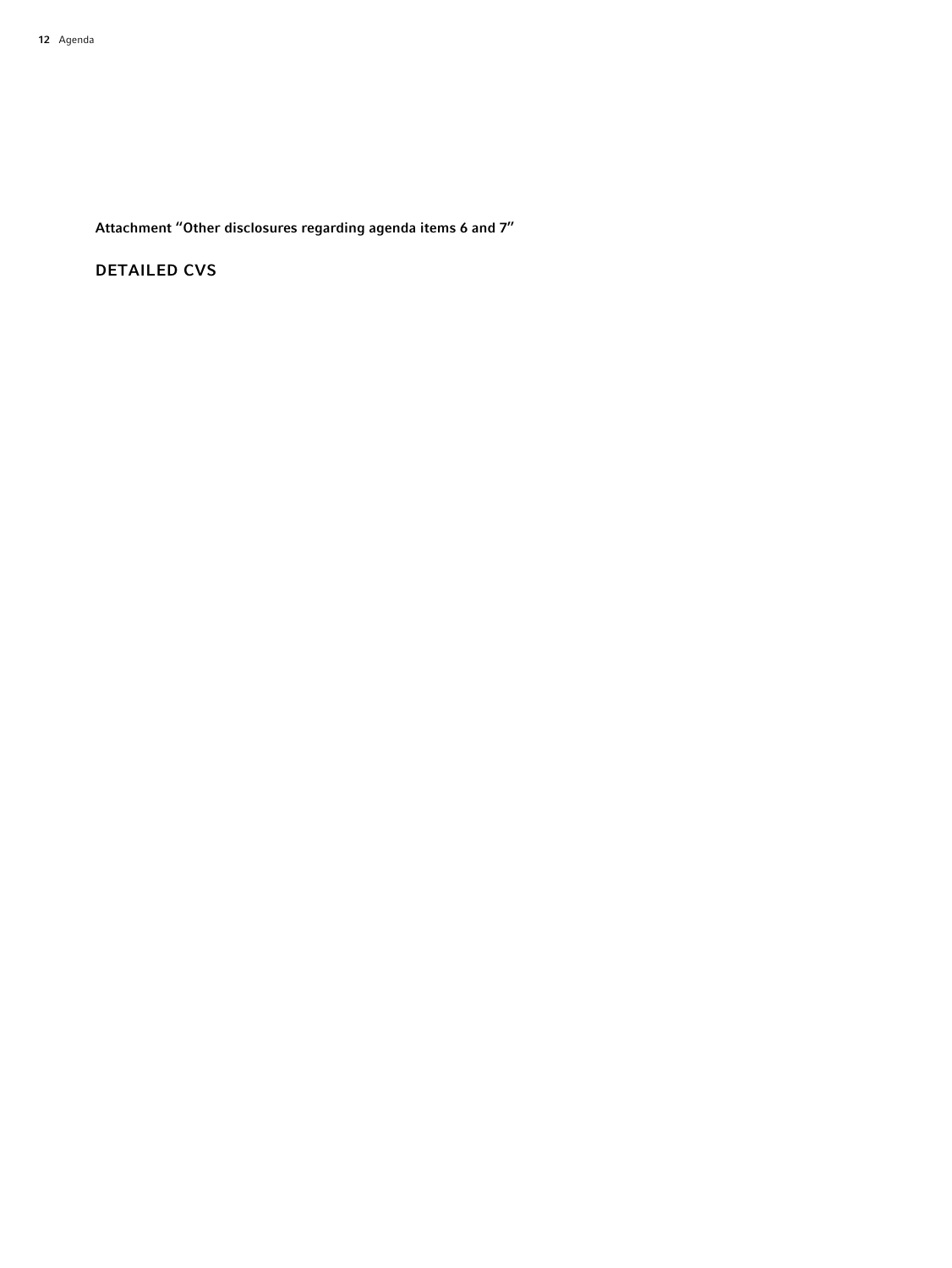#### a) Prof. Dr. med. D. Michael Albrecht

Medical Director and Spokesman of the Management Board University Hospital Carl Gustav Carus Dresden

Member of the Supervisory Board of Fresenius SE & Co. KGaA since 2011

Date of Birth: December 14, 1949 Place of Birth: Munich Nationality: German

#### Professional Experience



# of the clinic for anesthesiology and intensive care

# Education

| 1989 | University of Lübeck                                  |
|------|-------------------------------------------------------|
|      | Habilitation in medicine (Prof. Dr. med.)             |
| 1985 | <b>LMU Munich</b><br>Doctorate in medicine (Dr. med.) |
|      |                                                       |

1971 – 1976 LMU Munich Studies of medicine

# Membership of other statutory supervisory boards

GÖK Consulting AG University Hospital Aachen

#### Membership of comparable German or foreign supervisory bodies

None



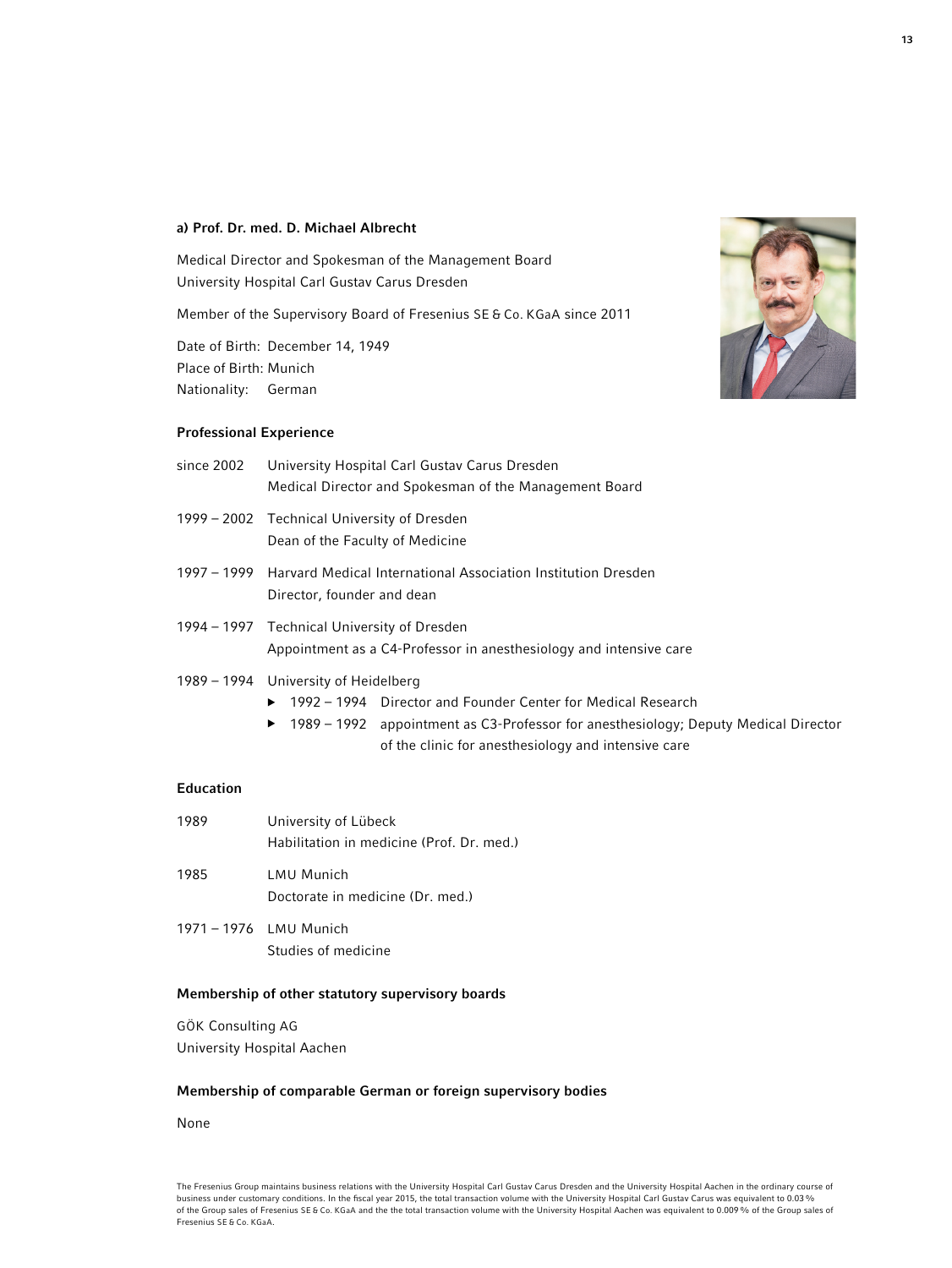### b) Michael Diekmann

Former Chairman of the Management Board/CEO of Allianz SE

Deputy Chairman of the Supervisory Board of Fresenius SE & Co. KGaA since 2015

Date of Birth: December 23, 1954 Place of Birth: Bielefeld Nationality: German

# Professional Experience

- 2003 2015 Allianz SE (formerly Allianz AG) Chairman of the Management Board
- 1998 2003 Allianz AG Member of the Management Board
- 1988 1998 Allianz Versicherungs-AG
- 1983 1988 Diekmann/Thieme GbR (publishing house) CEO

### Education

1973 – 1982 University of Göttingen Studies in Law and Philosophy

# Membership of other statutory supervisory boards

BASF SE (Deputy Chairman of the Supervisory Board) Fresenius Management SE Linde AG (Second Deputy Chairman of the Supervisory Board) Siemens AG

# Membership of comparable German or foreign supervisory bodies

Allianz Australia Ltd. (Non-Executive Director)

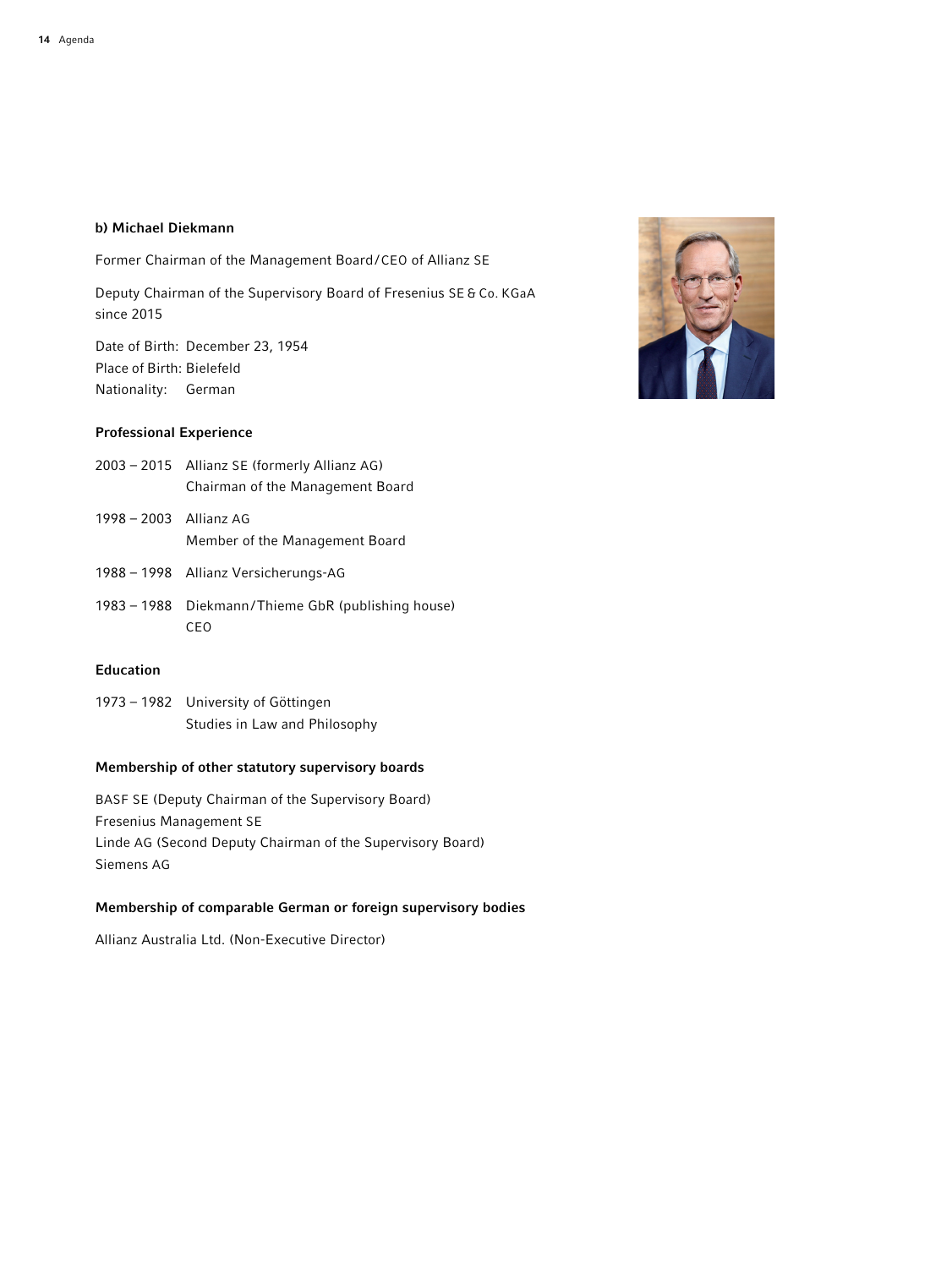#### c) Dr. Gerd Krick

Former Chairman of the Management Board of Fresenius AG

Chairman of the Supervisory Board of Fresenius SE & Co. KGaA since 2003

Date of Birth: October 8, 1938 Place of Birth: Dresden Nationality: Austrian

#### Professional Experience

| 1975 – 2003 Fresenius AG |                                   |  |
|--------------------------|-----------------------------------|--|
|                          | $\blacktriangleright$ 1992 – 2003 |  |

▶ 1981 – 1992 Member of the Management Board responsible for Medical Devices Division

Chairman of the Management Board

- ▶ 1975 1981 Managing Director for Research & Development, Production & Technology
- 1971 1974 C. Stiefenhofer K.G. Director and Limited Partner
- 1970 Continental AG Assistant to the Management Board Member responsible for Research & Development

# Education

- 1965 1971 Technical University of Munich Doctorate in mechanical engineering (Dr. Ing.)
- 1961 1965 Technical University of Munich Studies in mechanical engineering

# Membership of other statutory supervisory boards

Fresenius Management SE (Chairman) Fresenius Medical Care AG & Co. KGaA (Chairman) Fresenius Medical Care Management AG VAMED AG, Österreich (Chairman)

# Membership of comparable German or foreign supervisory bodies

None

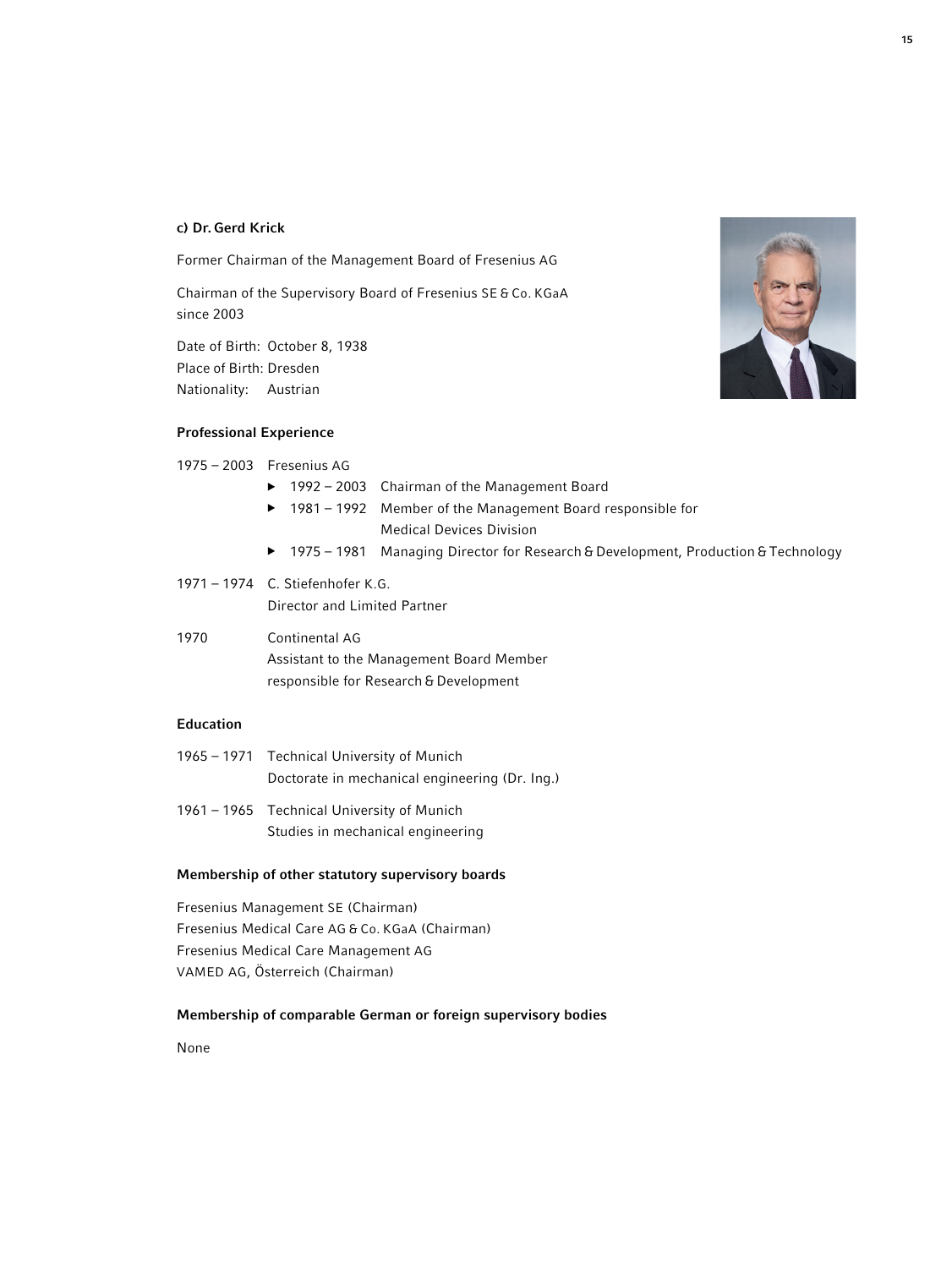# d) Prof. Dr. med. Iris Löw-Friedrich

Chief Medical Officer and Executive Vice President, Head of Development and Medical Patient Value Practices, UCB S.A.

Date of Birth: November 17, 1960 Place of Birth: Offenbach/Main Nationality: German

## Professional Experience



- 2008 today UCB S.A. Chief Medical Officer and Executive Vice President Development
- 2001 2009 Schwarz Pharma AG Member of the Executive Board, Head of Research and Development
- 2000 2001 BASF Pharma Vice President Global Projects
- 1992 2000 Hoechst AG Various positions, last serving as Vice President Clinical Development

# Education

- since 2000 University of Frankfurt am Main Professor for internal medicine
- 1985 University of Frankfurt am Main Doctorate in medicine (Dr. med.)
- 1979 1985 University of Frankfurt am Main Studies of medicine

# Membership of other statutory supervisory boards

Evotec AG

# Membership of comparable German or foreign supervisory bodies

None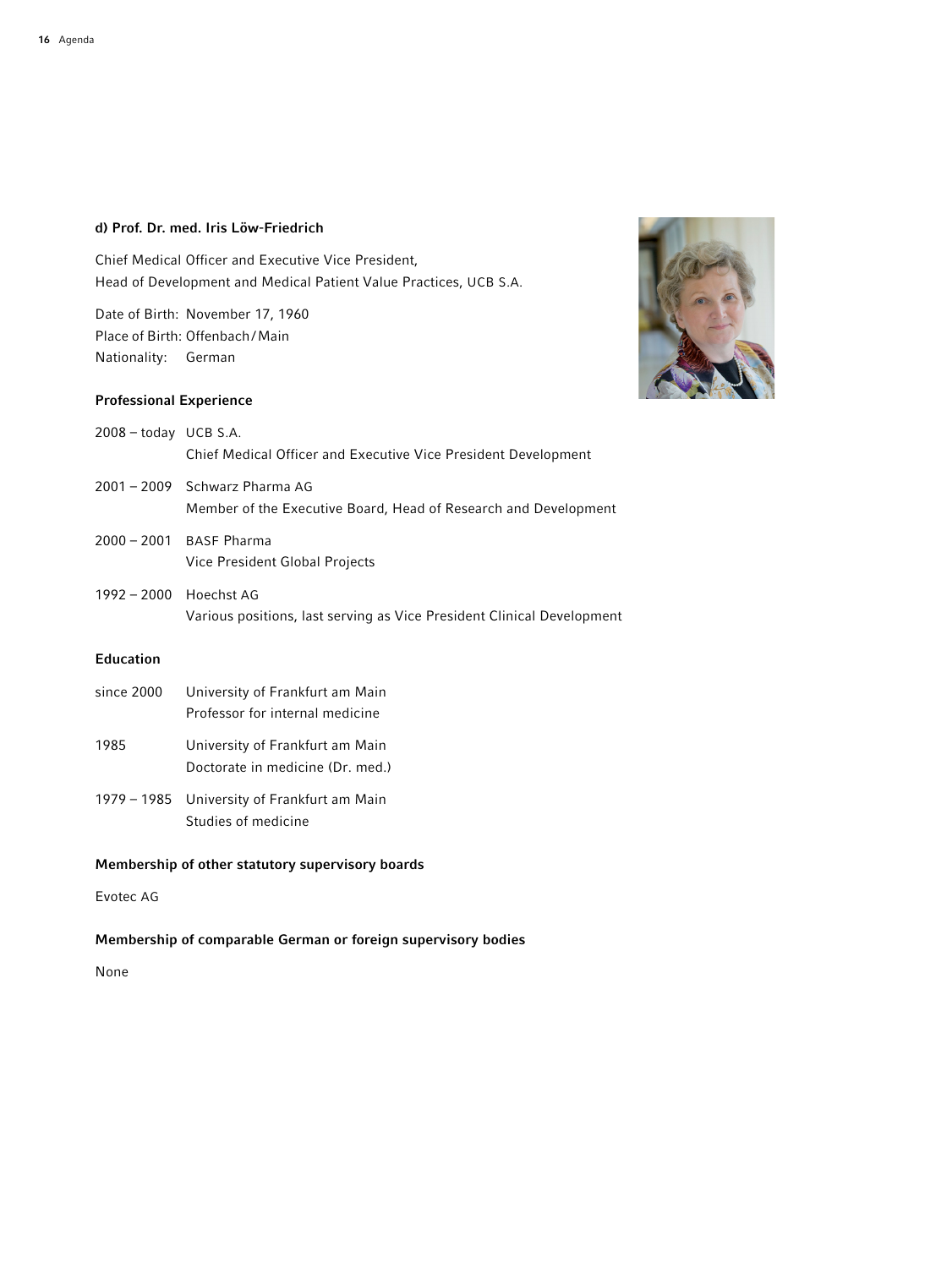#### e) Klaus-Peter Müller

Chairman of the Supervisory Board Commerzbank AG

Member of the Supervisory Board of Fresenius SE & Co. KGaA since 2008

Date of Birth: September 16, 1944 Place of Birth: Duppach Nationality: German

#### Professional Experience

#### 1990 – 2008 Commerzbank AG

- ▶ 2001 2008 Chairman of the Management Board
- ▶ 1990 2001 Member of the Management Board

### 1966 – 1990 Commerzbank AG

- ▶ Head of the department in charge of the bank's East German operations
- ▶ Executive Vice President/Head of corporate banking department
- ▶ Joint Manager of the New York branch
- ▶ Düsseldorf branch, later Joint Manager of the Duisburg branch
- ▶ Representative office (later branch) in New York
- ▶ Düsseldorf branch

#### Education

- 1964 1966 Military service  $(1^{st} Lt.)$
- 1962 1964 Bankhaus Friedrich Simon KGaA Apprenticeship in banking

#### Membership of other statutory supervisory boards

Commerzbank AG (Chairman) Fresenius Management SE

#### Membership of comparable German or foreign supervisory bodies

Parker Hannifin Corporation